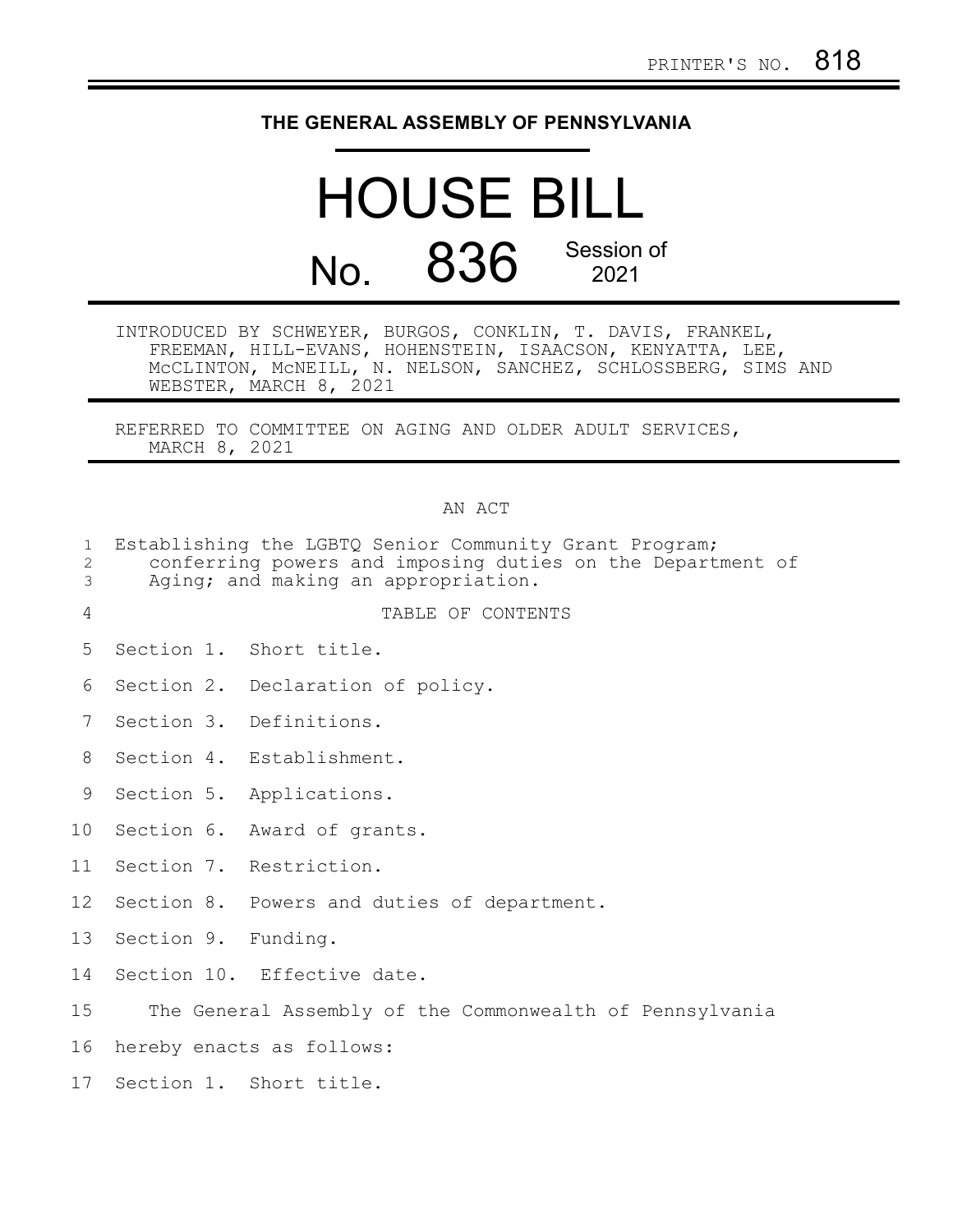This act shall be known and may be cited as the LGBTQ Senior Community Grant Program Act. 1 2

Section 2. Declaration of policy. 3

(a) Purpose of program.--The purpose of the LGBTQ Senior Community Grant Program is to facilitate the social, emotional and physical well-being of lesbian, gay, bisexual and transgender seniors in this Commonwealth by the establishment of, and support for, community-based services, programs and activities that support LGBTQ seniors and the LGBTQ community. (b) Use of grants.--By the establishment of the LGBTQ Senior Community Grant Program, the General Assembly intends that grants provided under this act be used to provide support to not-for-profit organizations, county governments and municipal governments for community-based services, programs and activities conducive to the achievement of these goals as well as other purposes. 4 5 6 7 8 9 10 11 12 13 14 15 16

Section 3. Definitions. 17

The following words and phrases when used in this act shall have the meanings given to them in this section unless the context clearly indicates otherwise: 18 19 20

"Department." The Department of Aging of the Commonwealth. "Program." The LGBTQ Senior Community Grant Program established under this act. 21 22 23

Section 4. Establishment. 24

There is established in the department a program to be known as the LGBTQ Senior Community Grant Program. The purpose of the program shall be to provide annual grants to eligible not-forprofit organizations, county governments and municipal governments for community-based services, programs and activities that support LGBTQ seniors and the LGBTQ community. 25 26 27 28 29 30

20210HB0836PN0818 - 2 -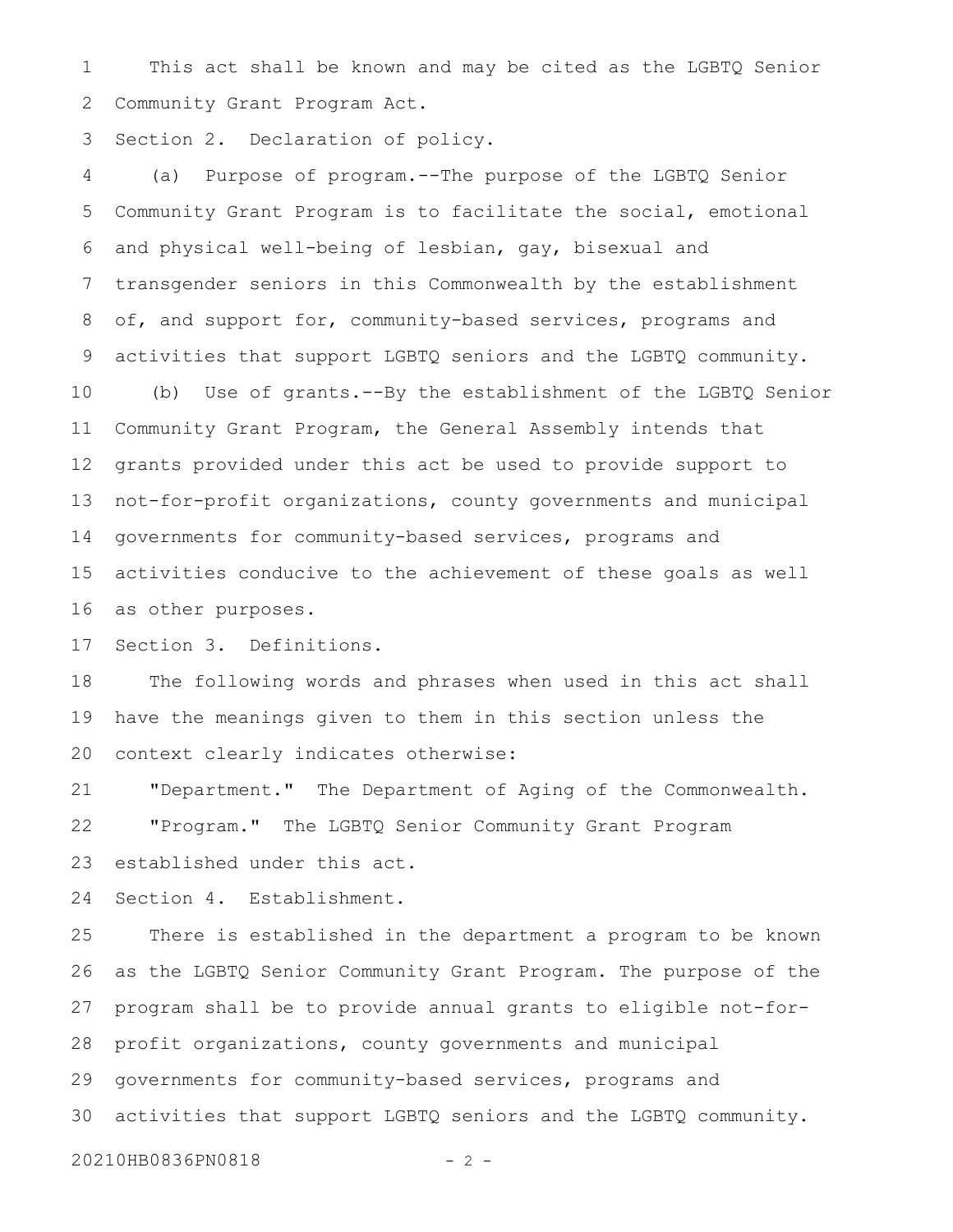Section 5. Applications. 1

(a) Development and availability.--Grant application forms shall be developed by the department and be made available on the department's publicly accessible Internet website. 2 3 4

(b) Compliance.--The department shall verify in writing on each grant application that the application complies with all the requirements under section 6. 5 6 7

Section 6. Award of grants. 8

(a) General rule.--The department shall award grants to eligible not-for-profit organizations, county governments and municipal governments which have been approved by the department. Grants may be awarded for any of the following purposes: 9 10 11 12 13

14

(1) Health care services for LGBTQ seniors.

(2) Cultural competency training for health care providers, social service providers and other members of the community to include discussion of issues related to LGBTQ seniors. 15 16 17 18

(3) Social activities and outreach programs for LGBTQ seniors. 19 20

(4) Computer and job training for LGBTQ seniors. 21

(5) Any other related services that support LGBTQ seniors and the LGBTQ community or have a sizeable number of LGBTQ seniors as members. 22 23 24

(b) Amount.--Grant amounts may not exceed a maximum of \$50,000 for each not-for-profit organization, county government or municipal government approved under this act. 25 26 27

Section 7. Restriction. 28

The LGBTQ Senior Community Grant Program may not be used for the capital needs of a not-for-profit organization, county 29 30

20210HB0836PN0818 - 3 -